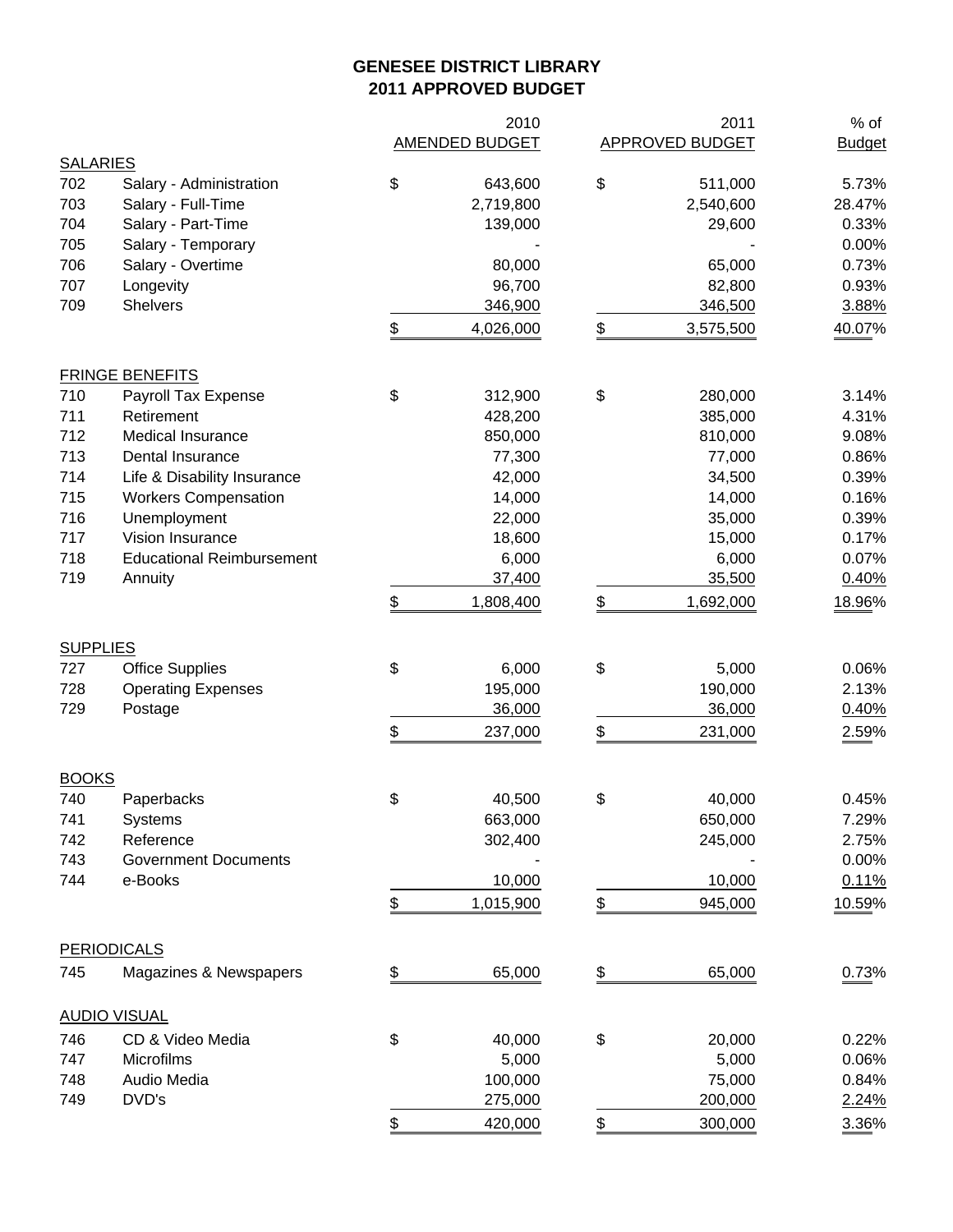## **GENESEE DISTRICT LIBRARY 2011 APPROVED BUDGET**

|                  |                                      |               | 2010                  | 2011            | $%$ of        |
|------------------|--------------------------------------|---------------|-----------------------|-----------------|---------------|
|                  |                                      |               | <b>AMENDED BUDGET</b> | APPROVED BUDGET | <b>Budget</b> |
|                  | <b>CONTRACTUAL SERVICES</b>          |               |                       |                 |               |
| 802              | Attorney                             | \$            | 28,000                | \$<br>28,000    | 0.31%         |
| 803              | Payroll                              |               | 10,000                | 10,000          | 0.11%         |
| 804              | Auditor                              |               | 9,000                 | 12,000          | 0.13%         |
| 805              | <b>Consulting Fees</b>               |               |                       |                 | 0.00%         |
| 806              | Programming                          |               | 140,000               | 100,000         | 1.12%         |
| 807              | Software                             |               | 83,000                | 80,000          | 0.90%         |
| 808              | <b>Staff Development</b>             |               | 13,000                | 7,000           | 0.08%         |
| 810              | <b>Collection Costs</b>              |               | 40,000                | 40,000          | 0.45%         |
| 829              | OCLC & MLC                           |               | 60,000                | 60,000          | 0.67%         |
|                  |                                      | \$            | 383,000               | \$<br>337,000   | 3.78%         |
|                  | <b>TELEPHONE</b>                     |               |                       |                 |               |
| 850              | Telephone                            | \$            | 222,000               | \$<br>225,000   | 2.52%         |
| <b>TRAVEL</b>    |                                      |               |                       |                 |               |
| 860              | Travel - Regular                     | \$            | 26,000                | \$<br>25,000    | 0.28%         |
| 861              | Travel - Workshop                    |               | 8,500                 | 5,000           | 0.06%         |
| 863              | Gas & Oil                            |               | 5,000                 | 5,000           | 0.06%         |
|                  |                                      | \$            | 39,500                | \$<br>35,000    | 0.39%         |
| <b>PRINTING</b>  |                                      |               |                       |                 |               |
| 900              | <b>Public Relations</b>              | \$            | 60,000                | \$<br>65,000    | 0.73%         |
| 901              | Elections                            |               |                       |                 | 0.00%         |
| 902              | Advertising / Recruitment            |               | 500                   |                 | 0.00%         |
| 903              | Printing & Publishing                |               | 40,000                | 50,000          | 0.56%         |
| 904              | Events, Sponsorships & Themes        |               | 40,000                | 30,000          | 0.34%         |
|                  |                                      | $\frac{1}{2}$ | 140,500               | \$<br>145,000   | 1.63%         |
|                  | <b>INSURANCE</b>                     |               |                       |                 |               |
| 910              | <b>Building &amp; Contents</b>       | \$            | 12,000                | \$<br>12,000    | 0.13%         |
| 911              | Liability & Bonds                    |               | 10,000                | 10,000          | 0.11%         |
| 912              | Car                                  |               | 2,500                 | 2,500           | 0.03%         |
|                  |                                      | \$            | 24,500                | \$<br>24,500    | 0.27%         |
| <b>UTILITIES</b> |                                      |               |                       |                 |               |
| 920              | <b>Public Utilities</b>              | \$            | 45,000                | \$<br>45,000    | 0.50%         |
|                  | <b>REPAIRS &amp; MAINTENANCE</b>     |               |                       |                 |               |
| 930              | Equipment - Repairs & Maintenance    | \$            | 5,000                 | \$<br>6,000     | 0.07%         |
| 931              | <b>Equipment - Service Contracts</b> |               | 67,100                | 65,000          | 0.73%         |
| 933              | <b>Equipment Lease</b>               |               | 40,000                | 25,000          | 0.28%         |
| 934              | Building - Repairs & Maintenance     |               | 11,500                | 11,500          | 0.13%         |
| 935              | <b>Building - Service Contracts</b>  |               | 77,000                | 77,000          | 0.86%         |
| 936              | <b>Building - Supplies</b>           |               | 4,000                 | 5,000           | 0.06%         |
| 937              | <b>Computer Equipment</b>            |               | 4,000                 | 3,000           | 0.03%         |
|                  |                                      | \$            | 208,600               | \$<br>192,500   | 2.16%         |